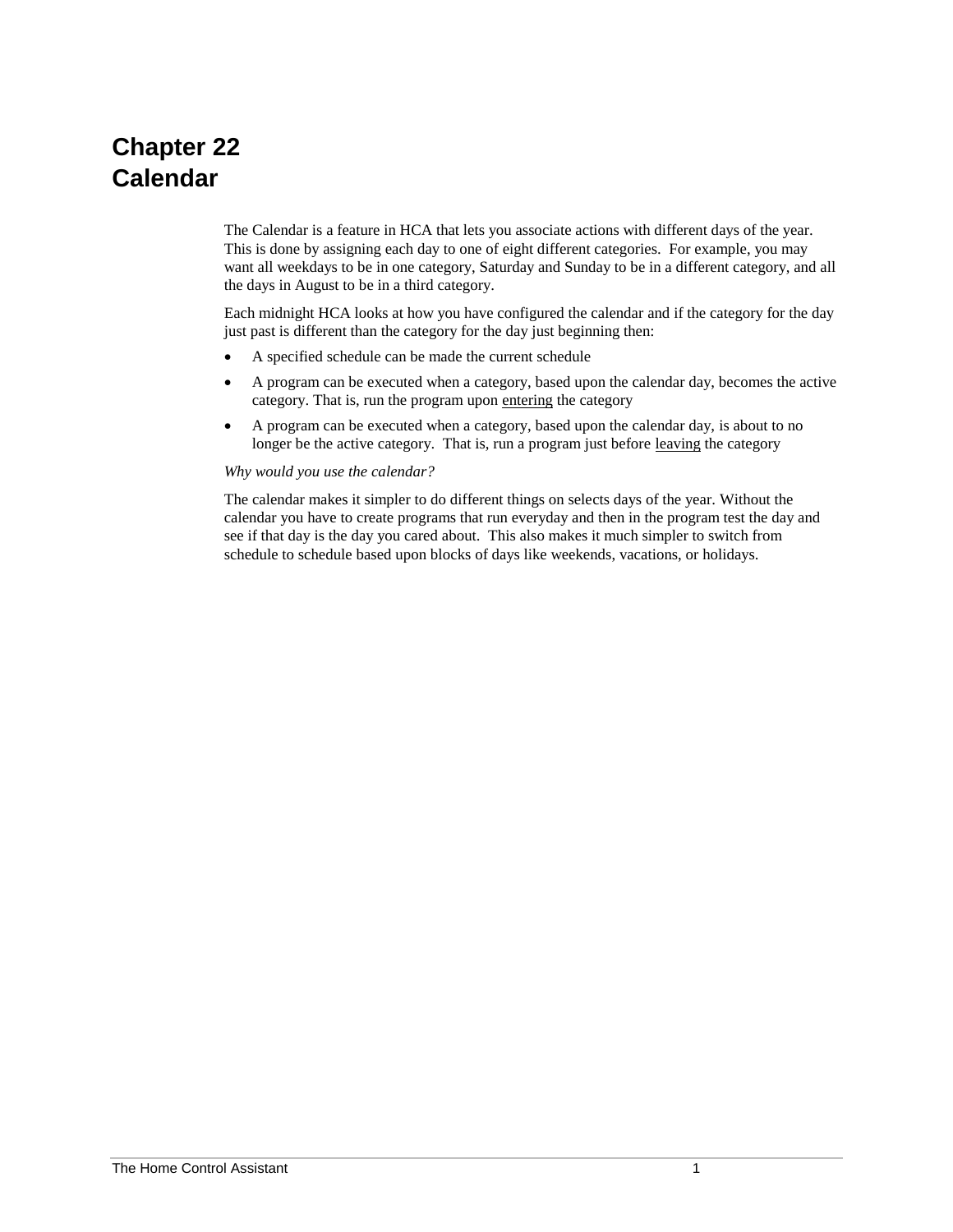## **Calendar display**

To open the calendar, select the *Calendar* button in the *Design* ribbon category. The calendar opens:

|          | Home Calendar |        |                      |    |                |                                  |                                  |                |                |                      |          |             |    |                                                                                                           |                |          |                      |                |          |                |                |                      |       |                      |                      |          | X            |
|----------|---------------|--------|----------------------|----|----------------|----------------------------------|----------------------------------|----------------|----------------|----------------------|----------|-------------|----|-----------------------------------------------------------------------------------------------------------|----------------|----------|----------------------|----------------|----------|----------------|----------------|----------------------|-------|----------------------|----------------------|----------|--------------|
| Calendar |               | Normal |                      |    | Weekends       |                                  | Holiday Vacation Long Holiday    |                |                |                      |          |             |    | Unused 6                                                                                                  |                | Unused 7 |                      |                | Unused 8 |                |                |                      |       |                      |                      |          |              |
|          |               |        | <b>January</b>       |    |                |                                  |                                  |                |                | <b>February</b>      |          |             |    |                                                                                                           |                |          | <b>March</b>         |                |          |                |                |                      |       | <b>April</b>         |                      |          |              |
|          |               |        | Su Mo Tu We Th Fr Sa |    |                |                                  |                                  |                |                | Su Mo Tu We Th Fr Sa |          |             |    | Su                                                                                                        |                |          | Mo Tu We Th Fr Sa    |                |          |                |                |                      |       |                      | Su Mo Tu We Th Fr Sa |          |              |
|          |               |        |                      | 1  | $\overline{2}$ | $\overline{3}$                   | 1                                | 2              | 3              |                      | 5        | 6           | 7  | $\mathbf{1}$                                                                                              | $\overline{2}$ | 3        | 4                    | 5              | 6        | 7              |                |                      |       | 1                    | 2                    | 3        | 4            |
| 4        | 5             |        |                      | 8  | 9              | 10                               | 8                                | 9              | 10             | 11                   | 12       | 13          | 14 | 8                                                                                                         | 9              | 10       | 11                   | 12             | 13       | 14             | 5              | 6                    |       | 8                    | 9                    | 10       | 11           |
| 11       | 12            | 13     | 14                   | 15 | 16             | 17                               | 15                               | 16             | 17             | 18                   | 19       | 20          | 21 | 15                                                                                                        | 16             | 17       | 18                   | 19             | 20       | 21             | 12             | 13                   | 14    | 15                   | 16                   | 17       | 18           |
| 18<br>25 | 19            | 20     | 21<br>26 27 28 29    | 22 | 23<br>30 31    | 24                               | 22                               |                |                | 23 24 25 26          |          | 27 28       |    | 22<br>29                                                                                                  | 23<br>30 31    | 24       | 25 26                |                | 27       | 28             | 19             | 20<br>26 27 28 29 30 | 21    | 22                   | 23                   | 24       | 25           |
|          |               |        |                      |    |                |                                  |                                  |                |                |                      |          |             |    |                                                                                                           |                |          |                      |                |          |                |                |                      |       |                      |                      |          |              |
|          |               |        | <b>May</b>           |    |                |                                  |                                  |                |                | June                 |          |             |    |                                                                                                           |                |          | July                 |                |          |                |                |                      |       |                      | <b>August</b>        |          |              |
|          |               |        | Su Mo Tu We Th Fr Sa |    |                |                                  |                                  |                |                | Su Mo Tu We Th Fr Sa |          |             |    |                                                                                                           |                |          | Su Mo Tu We Th Fr Sa |                |          |                |                |                      |       |                      | Su Mo Tu We Th Fr Sa |          |              |
|          |               |        |                      |    | $\mathbf{1}$   | $\overline{2}$                   |                                  | 1              | $\overline{c}$ | 3                    | 4        | 5           | 6  |                                                                                                           |                |          | $\mathbf{1}$         | $\overline{2}$ | 3        | $\overline{4}$ |                |                      |       |                      |                      |          | $\mathbf{1}$ |
| 3        | 4             |        | 6                    | 7  | 8              | 9                                | 7                                | 8              | 9              | 10                   | 11 12    |             | 13 | 5                                                                                                         | 6              | 7        | 8                    | 9              | 10       | 11             | $\overline{2}$ | 3                    | Δ     | 5                    | 6                    | 7        | 8            |
| 10       | 11            | 12     | 13                   | 14 | 15             | 16                               | 14                               | 15             | 16 17          |                      | 18       | 19          | 20 | 12                                                                                                        | 13             | 14       | 15                   | 16             | 17       | 18             | 9              | 10                   |       | 11 12 13             | 20                   | 14       | 15           |
| 17<br>24 | 18            | 19     | 20<br>25 26 27       | 21 | 22<br>28 29 30 | 23                               | 21                               | 22<br>28 29 30 |                | 23 24 25 26 27       |          |             |    | 19                                                                                                        | 20<br>26 27    | 21<br>28 | 22<br>29 30          | 23             | 24<br>31 | 25             | 16<br>23       | 17                   | 18 19 | 24 25 26 27          |                      | 21<br>28 | 22<br>29     |
| 31       |               |        |                      |    |                |                                  |                                  |                |                |                      |          |             |    |                                                                                                           |                |          |                      |                |          |                |                | 30 31                |       |                      |                      |          |              |
|          |               |        | <b>September</b>     |    |                |                                  |                                  |                |                | October              |          |             |    |                                                                                                           |                |          | <b>November</b>      |                |          |                |                |                      |       |                      | <b>December</b>      |          |              |
|          |               |        | Su Mo Tu We Th Fr Sa |    |                |                                  |                                  |                |                | Su Mo Tu We Th Fr Sa |          |             |    | Su                                                                                                        |                |          | Mo Tu We             |                | Th Fr    | Sa             |                |                      |       |                      | Su Mo Tu We Th Fr Sa |          |              |
|          |               | 1      | 2                    | 3  | 4              | 5                                |                                  |                |                |                      | 1        | 2           | 3  | $\mathbf{1}$                                                                                              | $\overline{2}$ | 3        | 4                    | 5              | 6        | 7              |                |                      | 1     | $\overline{2}$       | 3                    | 4        | 5            |
| 6        | 7             | 8      | 9                    | 10 | 11 12          |                                  | 4                                | 5              | 6              | 7                    | 8        | 9           | 10 | 8                                                                                                         | ٩              | 10       | 11                   | 12             | 13       | 14             | 6              | 7                    | 8     | 9                    | 10                   | 11       | 12           |
| 13       | 14            | 15     | 16                   | 17 | 18             | 19                               | 11                               | 12             | 13             | 14                   | 15       | 16          | 17 | 15                                                                                                        | 16             | 17       | 18                   | 19             | 20       | 21             | 13             | 14                   | 15    | 16                   | 17                   | 18       | 19           |
| 20<br>27 | 21<br>28 29   | 22     | 23<br>30             |    | 24 25 26       |                                  | 18<br>25                         | 19<br>26 27 28 | 20             | 21                   | 22<br>29 | 23<br>30 31 | 24 | 22                                                                                                        | 29 30          |          | 23 24 25 26 27 28    |                |          |                | 20<br>27       | 21                   |       | 22 23<br>28 29 30 31 | 24                   | 25 26    |              |
|          |               |        |                      |    |                |                                  |                                  |                |                |                      |          |             |    |                                                                                                           |                |          |                      |                |          |                |                |                      |       |                      |                      |          |              |
|          |               |        |                      |    |                |                                  |                                  |                |                |                      |          |             |    | Select days and assign to categories and then configure the actions of those categories on the other tabs |                |          |                      |                |          |                |                |                      |       |                      | Clear Selection      |          |              |
|          |               |        |                      |    |                |                                  |                                  |                |                |                      |          |             |    |                                                                                                           |                |          |                      |                |          |                |                |                      |       |                      |                      |          |              |
|          |               |        |                      |    |                | Assign selected days to Normal   |                                  |                |                |                      |          |             |    | Assign selected days to Long Holiday                                                                      |                |          |                      |                |          |                |                |                      |       |                      |                      | >> 2016  |              |
|          |               |        |                      |    |                |                                  | Assign selected days to Weekends |                |                |                      |          |             |    | Assign selected days to Unused 6                                                                          |                |          |                      |                |          |                |                |                      |       |                      |                      | << 2014  |              |
|          |               |        |                      |    |                | Assign selected days to Holiday  |                                  |                |                |                      |          |             |    | Assign selected days to Unused 7                                                                          |                |          |                      |                |          |                |                |                      |       |                      |                      |          |              |
|          |               |        |                      |    |                | Assign selected days to Vacation |                                  |                |                |                      |          |             |    | Assign selected days to Unused 8                                                                          |                |          |                      |                |          |                |                |                      |       |                      | Calendar Quick Setup |          |              |
|          |               |        |                      |    |                |                                  |                                  |                |                |                      |          |             |    |                                                                                                           |                |          |                      |                |          |                |                |                      | OK    |                      |                      |          | Cancel       |
|          |               |        |                      |    |                |                                  |                                  |                |                |                      |          |             |    |                                                                                                           |                |          |                      |                |          |                |                |                      |       |                      |                      |          |              |

The calendar covers 5 years and you can move from year to year by using the year buttons at the lower right of the dialog.

The calendar days are colored based upon the category that day belongs to. As an example, in the above calendar September is configured like this:

- Days 1-4 are in the Normal category
- Days 5-6 are in the Weekends category
- Day 7 is in the Holiday category
- Day 8-11 are in the Normal category
- Day 12 is in the Weekend category
- Days 13-21 are in the Vacation category
- Days 22-25 are in the Normal category
- Days 26-27 are in the Weekend category
- Days 28-30 are in the Normal category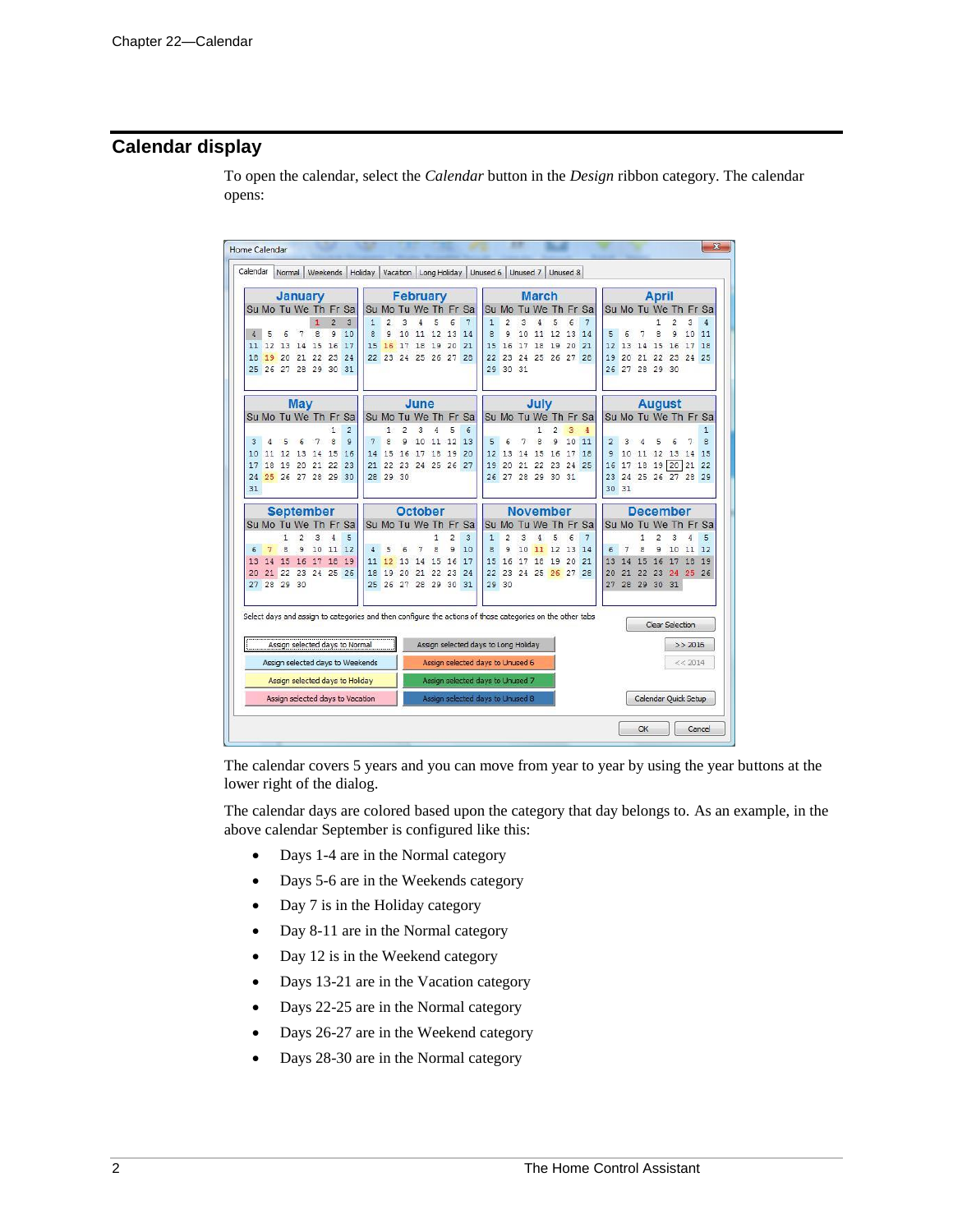Where do the names of the categories come from? Initially HCA assigns then simple names "Category 1", "Category 2", etc. When you configure the category then you can change its name to something that is useful in your design.

When you open the calendar most day numbers show in black test and some display in red text. The days in red are holidays as defined by the holiday file.

**Tip**: HCA ships with a holiday definition file that contains the observed dates for the US Federal holidays for the next 5 years. This file, called holidays.csv is in the HCA installation in the "Program" sub-folder. Its format is simple and can be edited if you want to add or change the shown holidays.

### **Category Setup**

To configure a category, click on the category tab in the top of the dialog. In the tab you can change the name of the category and determine the actions. In the example below, the "Special Weekends" schedule is made the current schedule on any days that are assigned to the "Weekends" category.

| Calendar<br>Normal                                                                               | Weekends                                                                                 | Holiday | Vacation | Long Holiday                                                                           | Unused 6 |  | Unused 7   Unused 8 |  |  |  |  |  |  |
|--------------------------------------------------------------------------------------------------|------------------------------------------------------------------------------------------|---------|----------|----------------------------------------------------------------------------------------|----------|--|---------------------|--|--|--|--|--|--|
| Category Name:                                                                                   | Weekends                                                                                 |         |          |                                                                                        |          |  |                     |  |  |  |  |  |  |
| At midnight each day the calendar is checked to see what category the current day is in.         |                                                                                          |         |          |                                                                                        |          |  |                     |  |  |  |  |  |  |
| Specify the actions that happen when the current day's category is chosen as category [Weekends] |                                                                                          |         |          |                                                                                        |          |  |                     |  |  |  |  |  |  |
|                                                                                                  |                                                                                          |         |          |                                                                                        |          |  |                     |  |  |  |  |  |  |
|                                                                                                  | V Select a schedule that becomes the current schedule on the days in category [Weekends] |         |          |                                                                                        |          |  |                     |  |  |  |  |  |  |
|                                                                                                  | Special Weekends                                                                         |         |          |                                                                                        |          |  |                     |  |  |  |  |  |  |
|                                                                                                  | Select a program to run when changing from a different category to category [Weekends]   |         |          |                                                                                        |          |  |                     |  |  |  |  |  |  |
|                                                                                                  |                                                                                          |         |          |                                                                                        |          |  |                     |  |  |  |  |  |  |
|                                                                                                  | Bedroom - Bath Motion Program                                                            |         |          |                                                                                        |          |  |                     |  |  |  |  |  |  |
|                                                                                                  |                                                                                          |         |          | Select a program to run when changing from category [Weekends] to a different category |          |  |                     |  |  |  |  |  |  |

In this next example, the program "Vacation Start" is run when the "Vacations" category becomes the active category. The program "Vacation End" is runs just before the active category is changed to a different category – not "Vacation".

| Calendar | Normal         | Weekends                       | Holiday | Vacation | Long Holiday                                                                                     | Unused 6 | Unused 7 | Unused 8 |
|----------|----------------|--------------------------------|---------|----------|--------------------------------------------------------------------------------------------------|----------|----------|----------|
|          | Category Name: | Vacation                       |         |          |                                                                                                  |          |          |          |
|          |                |                                |         |          | At midnight each day the calendar is checked to see what category the current day is in.         |          |          |          |
|          |                |                                |         |          | Specify the actions that happen when the current day's category is chosen as category [Vacation] |          |          |          |
|          |                |                                |         |          | Select a schedule that becomes the current schedule on the days in category [Vacation]           |          |          |          |
|          |                | Special Weekends               |         |          |                                                                                                  |          |          |          |
|          |                |                                |         |          |                                                                                                  |          |          |          |
|          |                |                                |         |          | V Select a program to run when changing from a different category to category [Vacation]         |          |          |          |
|          |                | Home Programs - Vacation Start |         |          |                                                                                                  |          |          |          |
|          |                |                                |         |          | V Select a program to run when changing from category [Vacation] to a different category         |          |          |          |
|          |                | Home Programs - Vacation End   |         |          |                                                                                                  |          |          |          |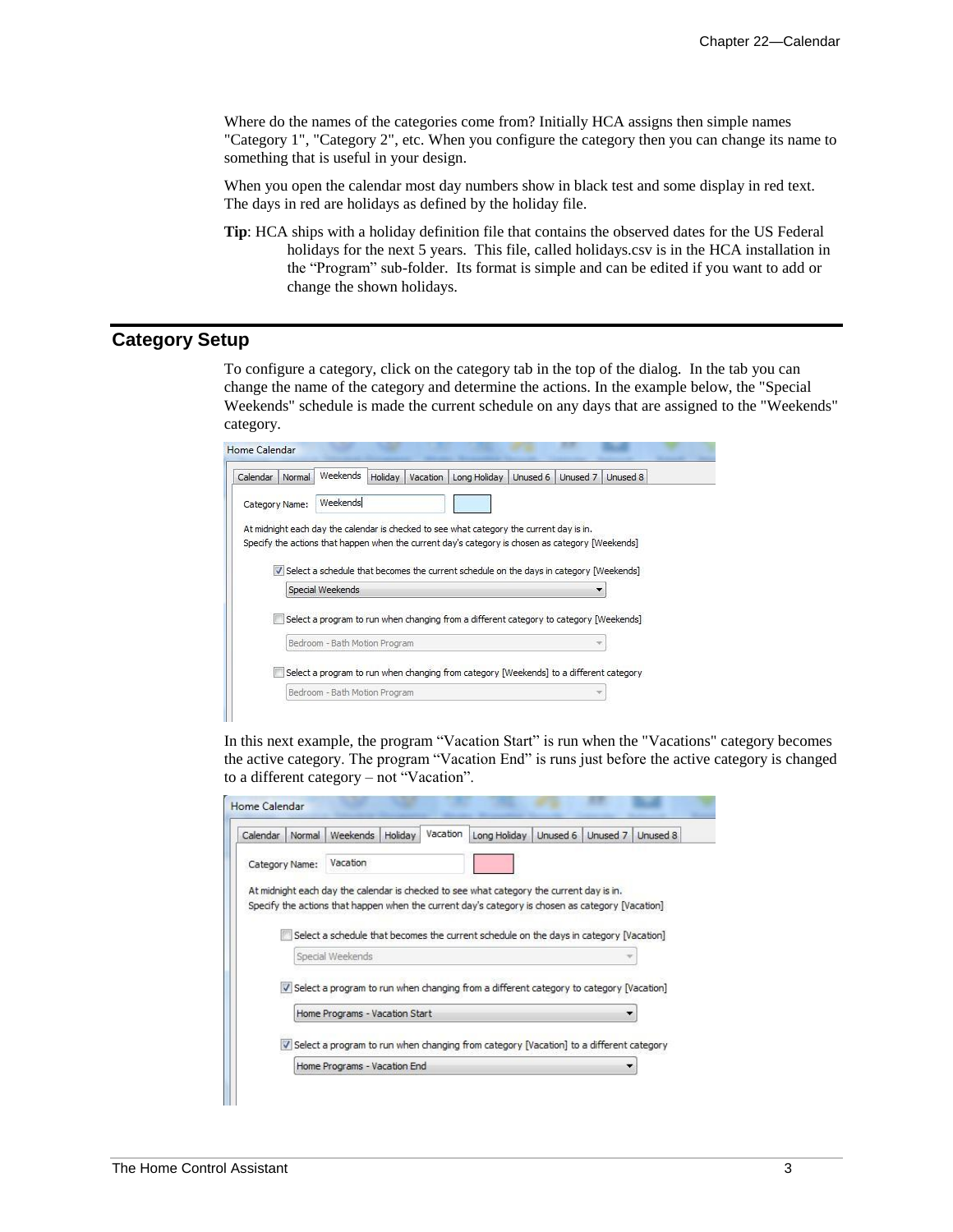## **Pairing one or more days with a category**

To assign one or more days to a category, click on the days in the calendar and those days are marked temporarily with a red background. In this example the last two weeks of July are selected.

|    |  | May         |  |                                                                                     |  | June                    |  |                                   |  | July              |  |               |      | <b>August</b>        |  |  |
|----|--|-------------|--|-------------------------------------------------------------------------------------|--|-------------------------|--|-----------------------------------|--|-------------------|--|---------------|------|----------------------|--|--|
|    |  |             |  | Su Mo Tu We Th Fr Sa Su Mo Tu We Th Fr Sa Su Mo Tu We Th Fr Sa Su Mo Tu We Th Fr Sa |  |                         |  |                                   |  |                   |  |               |      |                      |  |  |
|    |  |             |  |                                                                                     |  | $1 \t2 \t3 \t4 \t5 \t6$ |  |                                   |  | $1 \t2 \t3 \t4$   |  |               |      |                      |  |  |
|    |  | 4 5 6 7 8 9 |  |                                                                                     |  |                         |  | 7 8 9 10 11 12 13 5 6 7 8 9 10 11 |  |                   |  | 2 3 4 5 6 7 8 |      |                      |  |  |
|    |  |             |  | 10 11 12 13 14 15 16 16 16 17 18 19 20 12 13 14 15 16 17 18 9 10 11 12 13 14 15     |  |                         |  |                                   |  |                   |  |               |      |                      |  |  |
|    |  |             |  | 17 18 19 20 21 22 23 21 22 23 24 25 26 27 19 20 21 22 23 24 25 16 17 18 19 20 21 22 |  |                         |  |                                   |  |                   |  |               |      |                      |  |  |
|    |  |             |  | 24 25 26 27 28 29 30 28 29 30                                                       |  |                         |  |                                   |  | 26 27 23 23 33 34 |  |               |      | 23 24 25 26 27 28 29 |  |  |
| 31 |  |             |  |                                                                                     |  |                         |  |                                   |  |                   |  |               | 3031 |                      |  |  |

Then press one of the "Assign" buttons below the calendar display and the selected days are assigned to that category. You can see that has happened as the selected days are then displayed with the selected category background color.

In this example, those two weeks that were selected in the image above were assigned to the "Vacation" schedule. As you can see in the next picture they now show in the "Vacation" schedule color – which in this example is gray.

|    |  | May |  |                               |  | June                    |  |                                                                                     |  |  |  |                                        |  | <b>August</b> |  |  |
|----|--|-----|--|-------------------------------|--|-------------------------|--|-------------------------------------------------------------------------------------|--|--|--|----------------------------------------|--|---------------|--|--|
|    |  |     |  |                               |  |                         |  | Su Mo Tu We Th Fr Sa Su Mo Tu We Th Fr Sa Su Mo Tu We Th Fr Sa Su Mo Tu We Th Fr Sa |  |  |  |                                        |  |               |  |  |
|    |  |     |  |                               |  | $1 \t2 \t3 \t4 \t5 \t6$ |  |                                                                                     |  |  |  |                                        |  |               |  |  |
|    |  |     |  |                               |  |                         |  | 3 4 5 6 7 8 9 7 8 9 10 11 12 13 5 6 7 8 9 10 11 2 3 4 5 6 7 8                       |  |  |  |                                        |  |               |  |  |
|    |  |     |  |                               |  |                         |  | 10 11 12 13 14 15 16 16 16 16 17 18 19 20 12 13 14 15 16 17 18 9 10 11 12 13 14 15  |  |  |  |                                        |  |               |  |  |
|    |  |     |  |                               |  |                         |  | 17 18 19 20 21 22 23 21 22 23 24 25 26 27 19 20 21 22 23 24 25 16 17 18 19 20 21 22 |  |  |  |                                        |  |               |  |  |
|    |  |     |  | 24 25 26 27 28 29 30 28 29 30 |  |                         |  |                                                                                     |  |  |  | 26 27 28 29 30 31 23 24 25 26 27 28 29 |  |               |  |  |
| 31 |  |     |  |                               |  |                         |  |                                                                                     |  |  |  | 3031                                   |  |               |  |  |